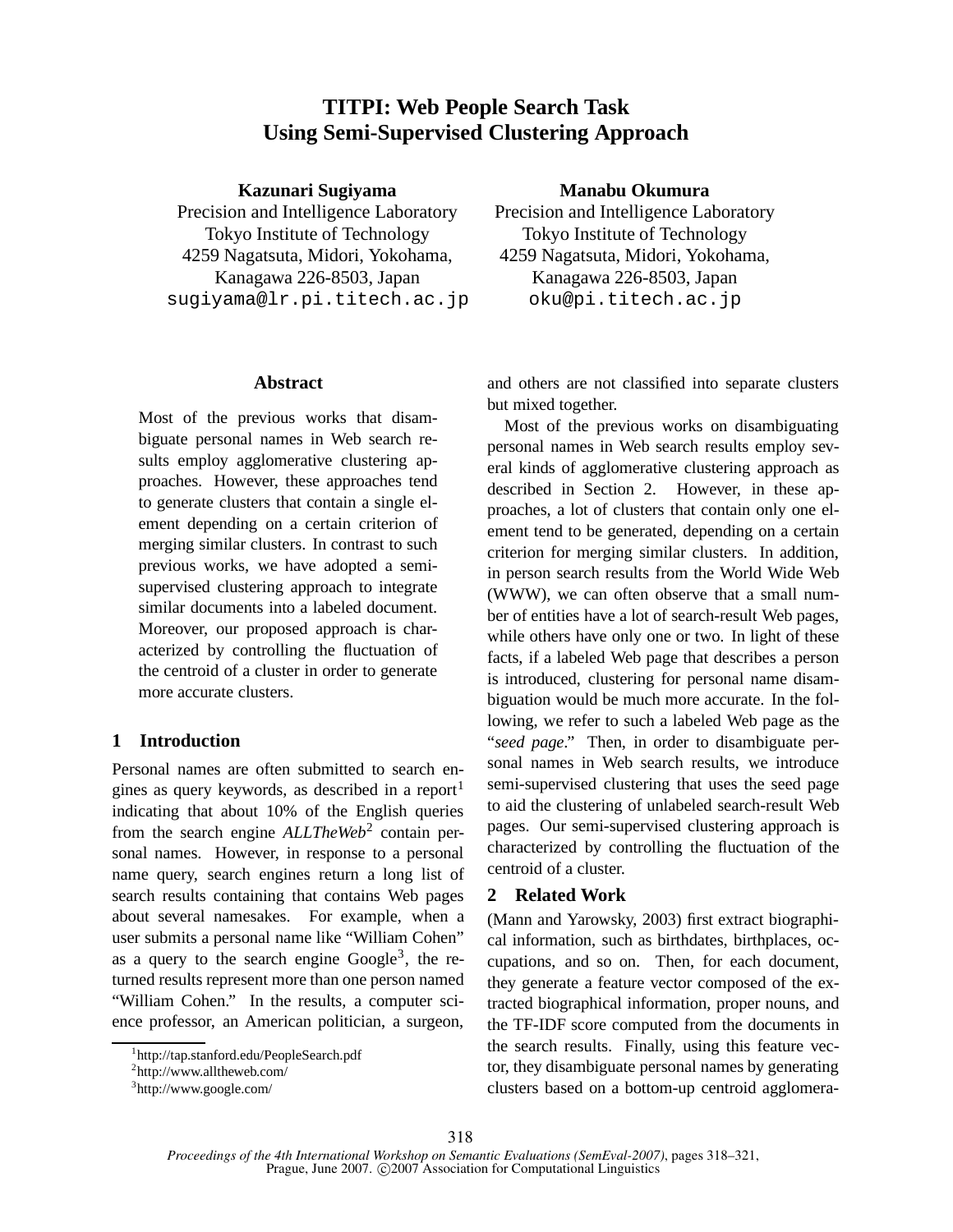tive clustering algorithm. (Wan et al., 2005) employ an approach similar to that of (Mann and Yarowsky, 2003), and have developed a system called *Web-Hawk*.

(Pedersen et al., 2005) recently proposed a method for discriminating names by clustering the instances of a given name into groups. They extract the context of each instance of an ambiguous name and generate second-order context vectors using significant bigrams. The vectors are then clustered such that instances that are similar to each other are grouped into the same cluster.

(Bekkerman and McCallum, 2005) propose the following three unsupervised approaches: (1) an approach based on the hyperlink structures of Web pages; (2) an approach based on agglomerative/conglomerative double clustering (Bekkerman et al., 2005); and (3) a hybrid approach combining the first two.

(Bollegala et al., 2006) first agglomeratively cluster a set of documents and then select key phrases from the resulting clusters to distinguish different namesakes. They extract key phrases from the documents and merge the clusters according to the similarity between the extracted phrases.

#### **3 Our Proposed Approach**

In this section, we first review the pure agglomerative clustering approach that most of the previous related works employ and then describe our proposed semi-supervised clustering approach.

In the following discussion, we denote the feature vector  $w^p$  of a search-result Web page  $p$  in a set of search results as follows:

$$
\bm{w}^p = (w_{t_1}^p, w_{t_2}^p, \cdots, w_{t_m}^p), \tag{1}
$$

where  $m$  is the number of distinct terms in the Web page p, and  $t_k$   $(k = 1, 2, \dots, m)$  denotes each term. Stop words were eliminated from all Web pages in the search results based on the stopword  $list^4$ , and stemming was performed using Porter stemmer<sup>5</sup>. In our preliminary experiments, we found that gain (Papineni, 2001) is the most effective term weighting scheme for generating feature vectors for clustering in this kind of task. Using the gain scheme, we also define each element  $w_{t_{k}}^{p}$  of  $w^{p}$  as follows:



Figure 1: Agglomerative clustering algorithm.

$$
w_{t_k}^p = \frac{df(t_k)}{N}\left(\frac{df(t_k)}{N} - 1 - \log\frac{df(t_k)}{N}\right),
$$

where  $df(t_k)$  is the document frequency of term  $t_k$ , and N is the total number of search-result Web pages.

We also define the centroid vector of a cluster  $G$ as follows:

$$
\boldsymbol{G} = (g_{t_1}, g_{t_2}, \cdots, g_{t_m}), \qquad (2)
$$

where  $g_{t_k}$  is the weight of the centroid vector of a cluster, and  $t_k$   $(k = 1, 2, \dots, m)$  denotes each term.

# **3.1 Agglomerative Clustering**

In pure agglomerative clustering, initially, each Web page is an individual cluster, and then two clusters with the largest similarity are iteratively merged to generate a new cluster until this similarity is less than a predefined threshold. The detailed algorithm is shown in Figure 1. In this algorithm, the new centroid vector of cluster  $G^{new}$  after merging a cluster into its most similar cluster is defined as follows:

$$
\boldsymbol{G}^{new} = \frac{\left(\sum_{\boldsymbol{w}^{p}}^{n}(\boldsymbol{G})\right|_{\in \boldsymbol{G}}\boldsymbol{w}^{p}}{\left(n+1\right)} \boldsymbol{w}^{p}, \qquad (3)
$$

where  $w^{p^{(G)}}$  and n represent the feature vector  $w^p$  of a search-result Web page and the number of search-result Web pages in the centroid cluster, respectively.

#### **3.2 Our Proposed Semi-supervised Clustering**

As described in Section 1, if a seed page that describes a person is introduced, the clustering for personal name disambiguation would be much more accurate. Therefore, we apply semi-supervised clustering to disambiguate personal names in Web

<sup>4</sup> ftp://ftp.cs.cornell.edu/pub/smart/english.stop

<sup>5</sup> http://www.tartarus.org/˜martin/PorterStemmer/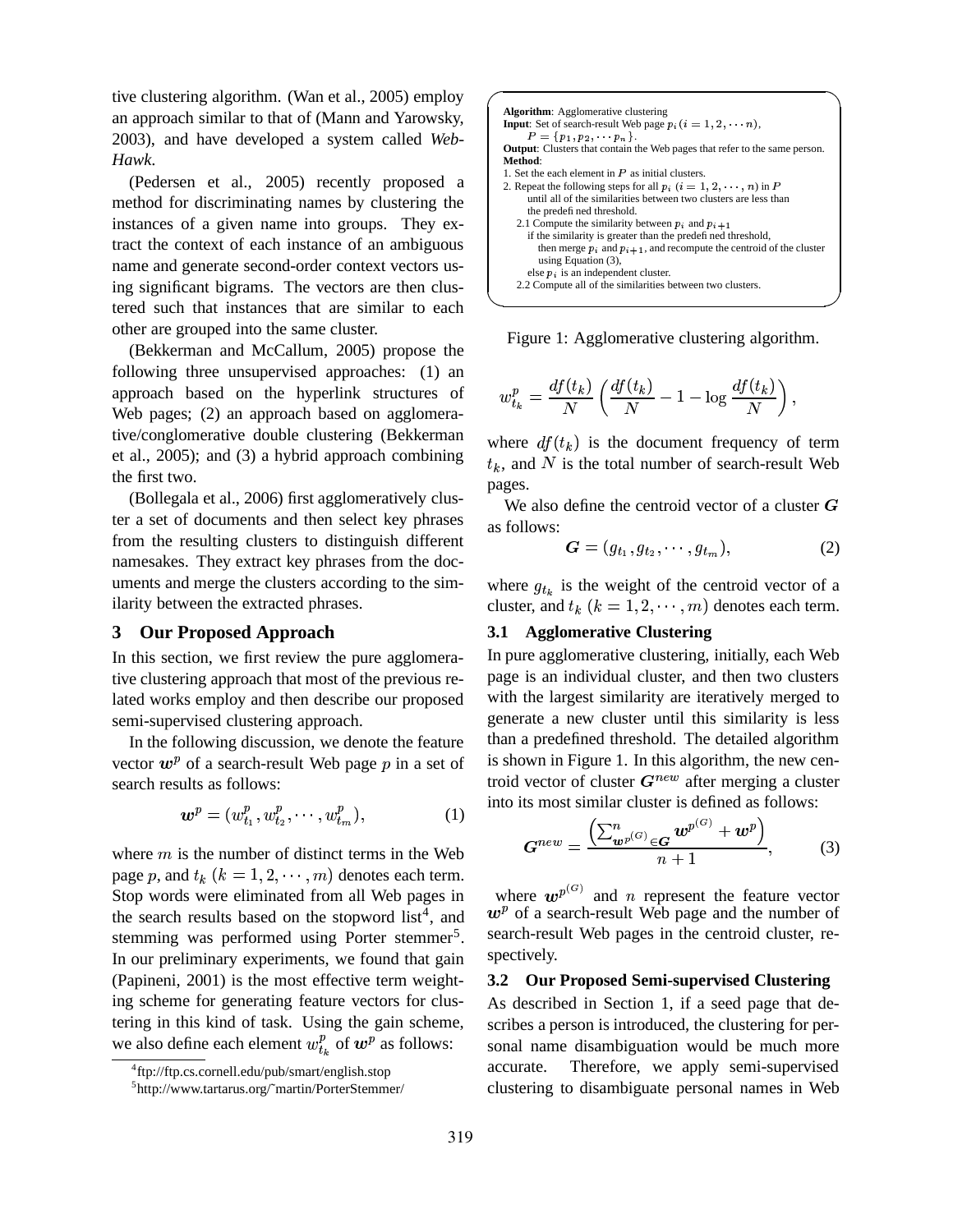|                                                                                   |                                                       | Table 1: Personal names and two kinds of seed page.  |  |
|-----------------------------------------------------------------------------------|-------------------------------------------------------|------------------------------------------------------|--|
| <b>Algorithm:</b> Semi-supervised clustering                                      |                                                       |                                                      |  |
| <b>Input:</b> Set of search-result Web page $p_i(i = 1, 2, \ldots, n)$ ,          | Seed page                                             | Personal name                                        |  |
| and a seed page $p_{seed}$ , $P = \{p_1, p_2, \dots, p_n, p_{seed}\}.$            | (a) Wikipedia                                         | Arthur Morgan, George Foster, Harry Hughes,          |  |
| <b>Output:</b> Clusters that contain the Web pages that refer to the same person. | article                                               | James Davidson, James Hamilton, James Morehead,      |  |
| Method:                                                                           |                                                       | Jerry Hobbs, John Nelson, Mark Johnson,              |  |
| 1. Set the each element in $P$ as initial clusters.                               |                                                       | Neil Clark, Patrick Killen, Robert Moore,            |  |
| 2. Repeat the following steps for all $p_i$ $(i = 1, 2, \ldots, n)$ in P.         |                                                       | Stephen Clark, Thomas Fraser,                        |  |
| 2.1 Compute the similarity between $p_i$ and $p_{seed}$ .                         |                                                       | Thomas Kirk, William Dickson (16 names)              |  |
| if the similarity is greater than the predefined threshold,                       | (b) The top ranked                                    | Alvin Cooper, Chris Brockett, Dekang Lin,            |  |
| then merge $p_i$ into $p_{seed}$ and recompute the centroid of                    | Web page                                              | Frank Keller, James Curran, Jonathan Brooks,         |  |
| the cluster using Equation (4),                                                   |                                                       | Jude Brown, Karen Peterson, Leon Barrett,            |  |
| else $p_i$ is stored as other clusters $Oth$ , namely, $Oth = \{p_i\}$ .          |                                                       | Marcy Jackson, Martha Edwards, Sharon Goldwater,     |  |
| 3. Repeat the following steps for all $p_i$ $(j = 1, 2, \dots, m, (m < n))$       |                                                       | Stephan Johnson, Violet Howard (14 names)            |  |
| in $Oth$ until all of the similarities between two clusters are less than         |                                                       |                                                      |  |
| the predefined threshold.                                                         |                                                       |                                                      |  |
| 3.1 Compute the similarity between $p_i$ and $p_{i+1}$                            |                                                       |                                                      |  |
| if the similarity is greater than the predefined threshold,                       |                                                       | article on each person in Wikipedia, and (b) the top |  |
| then merge $p_i$ and $p_{i+1}$ , and recompute the centroid of the cluster        |                                                       |                                                      |  |
| using Equation $(3)$ ,                                                            |                                                       | ranked Web page in the Web search results. How-      |  |
| else $p_i$ is an independent cluster.                                             | ever, not every personal name in the test data of Web |                                                      |  |
| 3.2 Compute all of the similarities between two clusters.                         |                                                       |                                                      |  |
|                                                                                   |                                                       |                                                      |  |

Figure 2: Semi-supervised clustering algorithm.

search results. Our proposed approach is novel in that it controls the fluctuation of the centroid of a cluster when a new cluster is merged into it. In this process, when we merge the feature vector  $w^p$  of  $\boldsymbol{\Lambda}$ a search-result Web page into a particular centroid G, we weight each element of  $w^p$  by the distance between  $G$  and  $w^p$ . As a measure of the distance, we employ the Mahalanobis distance (Hand et al., 2001) that takes into account the correlations of the data set in the clusters. Using Equations (1) and (2), we define the new centroid vector of cluster  $G^{new}$ after merging a cluster into its most similar cluster as follows:

$$
\boldsymbol{G}^{new} = \frac{\left(\sum_{\boldsymbol{w}^{p}}^{n}(\boldsymbol{G})\in\boldsymbol{G}\boldsymbol{w}^{p}}(\boldsymbol{G}) + \frac{\boldsymbol{w}^{p}}{D_{mhl}(\boldsymbol{G},\boldsymbol{w}^{p})}\right)}{n+1}, \quad (4)
$$

where  $w^{p^{(G)}}$  and n are the feature vector  $w^p$  of a 1 search-result Web page and the number of searchresult Web pages in the centroid cluster, respectively. In Equation (4), the Mahalanobis distance  $D_{mhl}(\bm{G},\bm{w}^p)$  between the centroid vector of cluster  $G$  and the feature vector  $w^p$  of search-result Web page  $p$  is defined as follows:

$$
D_{mhl}(\boldsymbol{G},\boldsymbol{w}^p)=\sqrt{(\boldsymbol{w}^p-\boldsymbol{G})^T\boldsymbol{\Sigma}^{-1}(\boldsymbol{w}^p-\boldsymbol{G})},\qquad\qquad\frac{\boldsymbol{\mathsf{V}}}{\boldsymbol{\mathsf{C}}}
$$

where  $\Sigma$  is the covariance matrix defined by the members in the centroid of a cluster. Figure 2 shows the detailed algorithm of our proposed semisupervised clustering.

In our semi-supervised clustering approach, we use the following two kinds of seed page: (a) the

| Seed page          | Personal name                                    |
|--------------------|--------------------------------------------------|
| (a) Wikipedia      | Arthur Morgan, George Foster, Harry Hughes,      |
| article            | James Davidson, James Hamilton, James Morehead,  |
|                    | Jerry Hobbs, John Nelson, Mark Johnson,          |
|                    | Neil Clark, Patrick Killen, Robert Moore,        |
|                    | Stephen Clark, Thomas Fraser,                    |
|                    | Thomas Kirk, William Dickson (16 names)          |
| (b) The top ranked | Alvin Cooper, Chris Brockett, Dekang Lin,        |
| Web page           | Frank Keller, James Curran, Jonathan Brooks,     |
|                    | Jude Brown, Karen Peterson, Leon Barrett,        |
|                    | Marcy Jackson, Martha Edwards, Sharon Goldwater, |
|                    | Stephan Johnson, Violet Howard (14 names)        |

red to the contract of the contract of the contract of the contract of the contract of the contract of the con article on each person in Wikipedia, and (b) the top ranked Web page in the Web search results. However, not every personal name in the test data of Web People Search Task has an corresponding article in Wikipedia. Therefore, if a personal name has an article in Wikipedia, we used it as the seed page. Otherwise, we used the top ranked Web pages in the Web search results as the seed page. Table 1 shows personal names classified based on each seed page used in our experiment.

# **4 Evaluation Results & Discussion**

Tables 2 and 3 show evaluation results in each document set obtained using pure agglomerative clustering and our proposed semi-supervised clustering, respectively. "Set 1," "Set 2," and "Set 3" contain the names from participants in the ACL conference, from biographical articles in the English Wikipedia, and from the US Census, respectively. According to these tables, we found that, although agglomerative clustering outperforms our proposed semi-supervised clustering by 0.21 in the value of purity, our proposed semi-supervised clustering outperforms agglomerative clustering by 0.4 and 0.06 in the values of inverse purity and F-measure, respectively. This indicates that our proposed method tends to integrate search-result Web pages into a seed page and a small number of clusters are generated compared with agglomerative clustering. In terms of these facts, it is easier for a user to browse Web pages clustered based on each personal entity. On the other hand, the small values of purity indicate that irrelevant search-result Web pages are often contained in the generated clusters. Therefore, we can guess that irrelevant search-result Web pages are integrated into a seed page. In fact, we observed that more than 50 search-result Web pages could be grouped together with a seed page.